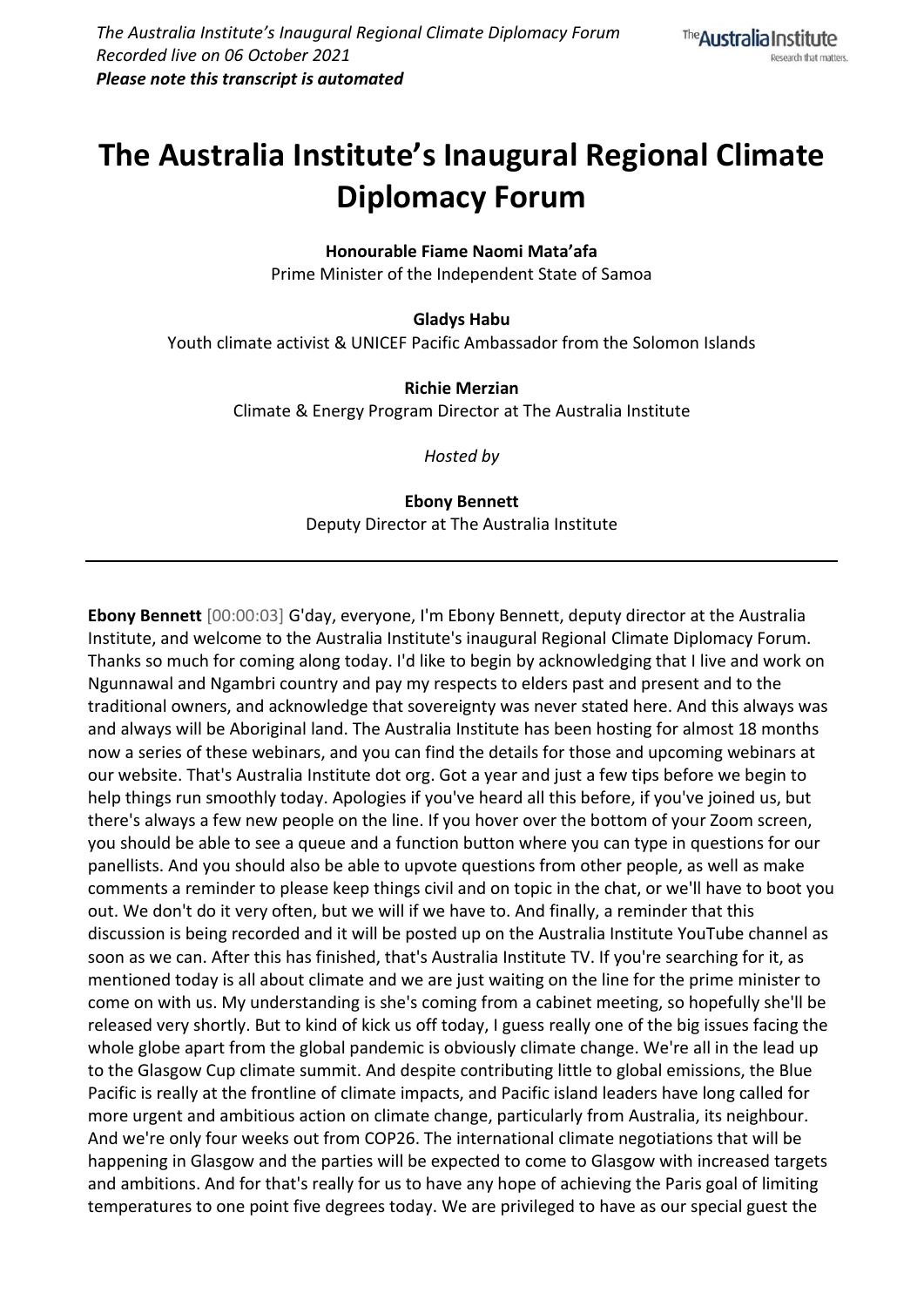*The Australia Institute's Inaugural Regional Climate Diplomacy Forum Recorded live on 06 October 2021 Please note this transcript is automated*

Honourable Fiame Naomi Mata'afa, the Prime Minister of Samoa, and we also welcome Gladys Habibie, youth climate activists from the Solomon Islands. He's passionate about amplifying the voice of Pacific island states on regional and international stages, as well as our own Richie Museum director of the Australia Institute's Climate and Energy Programme. Richie is a former Australian government representative to the UN climate negotiations, so he's been to more than his fair share of of cops in his day. I'm just checking back in. We still don't have the prime minister just yet, but hopefully won't be too long before she's joining us. Richie, before we begin, and while we're waiting for the prime minister to join us, I just wonder if you could set the stage for us for COP26. We're four weeks out from Glasgow. What are we expecting from the Pacific and from the Australian government in particular?

**Richie Merzian** [00:03:48] Thank you, Ebony. So COP26 is a particularly important UN climate conference, these conferences happen every year. But what makes this one important or more important than usual, is that it represents sort of the five year mark following the Paris Agreement five years. Obviously, it was last year, but much like the Olympics has been pushed a year. But that five year mark is important because it's a good opportunity to take stock and to see if we are on track to avoiding dangerous climate change and what we know from the Intergovernmental Panel on Climate Change through its sixth assessment report that was released earlier this year is that we're not on track. Regardless of of how much action we do take, we will inevitably hit 1.5 degrees of global warming, and that is supposed to be the limit that we set in the Paris Agreement. In fact, the reason we have that 1.5 degree mark is because of the leadership of Pacific island countries in pushing for that to be the limit to be the target. And unfortunately, the update is that we're going to surpass that. And so it is more important than ever that we all take stock in every country, particularly large emitters. Look at what they can do to increase their efforts in the short term. The targets that were put forward ahead of the Paris Agreement need to be increased. Fortunately, you've seen many large emitters do that. The United States and President Biden held a summit in April and at that summit announced that the US would half its emissions. The UK will reduce its emissions by 68 percent, the EU 55 percent, Canada 40 per cent, Japan 46 percent. So we've seen a number of developed countries to take that leadership on board, increase their short term targets. That's what COP26 is all about, and that's what we're hoping to see from the Australian government as well. It will be particularly interesting is the role of Pacific island countries play, and hopefully that's well timed with Prime Minister Mustafi's arrival on our inaugural forum on my pots back to you, if any.

**Ebony Bennett** [00:05:50] Yeah, thank you. I can say that the Prime Minister has joined us now. Thank you so much for joining us. I might just hand over to our executive director, Ben Oquist, to formally introduced the Prime Minister of Samoa. Thanks, Ben.

**Ben Oquist** [00:06:08] Thank you, Ebony, and thank you, Richie, for that impromptu stage setting of where we're at. It's actually important to know about the moment that we're in and the huge implications of all our actions in the lead up to Glasgow and in particular the leadership of the Pacific. So it was with great delight today to be joined by the Prime Minister of the independent state of Samoa, the Honourable Fiame Naomi Mata'afa. The honourable matter. I had a long career representing the Samoan people in government office. She has spent 30 years in cabinet, most recently serving as the Minister for Natural Resources and the Environment, where she showed strong leadership on climate change and environmental concerns representing her country at past climate change conferences like the one coming up in Glasgow. During a time in the portfolio, she launched the Samoans Women in Climate Change Initiative, which she is now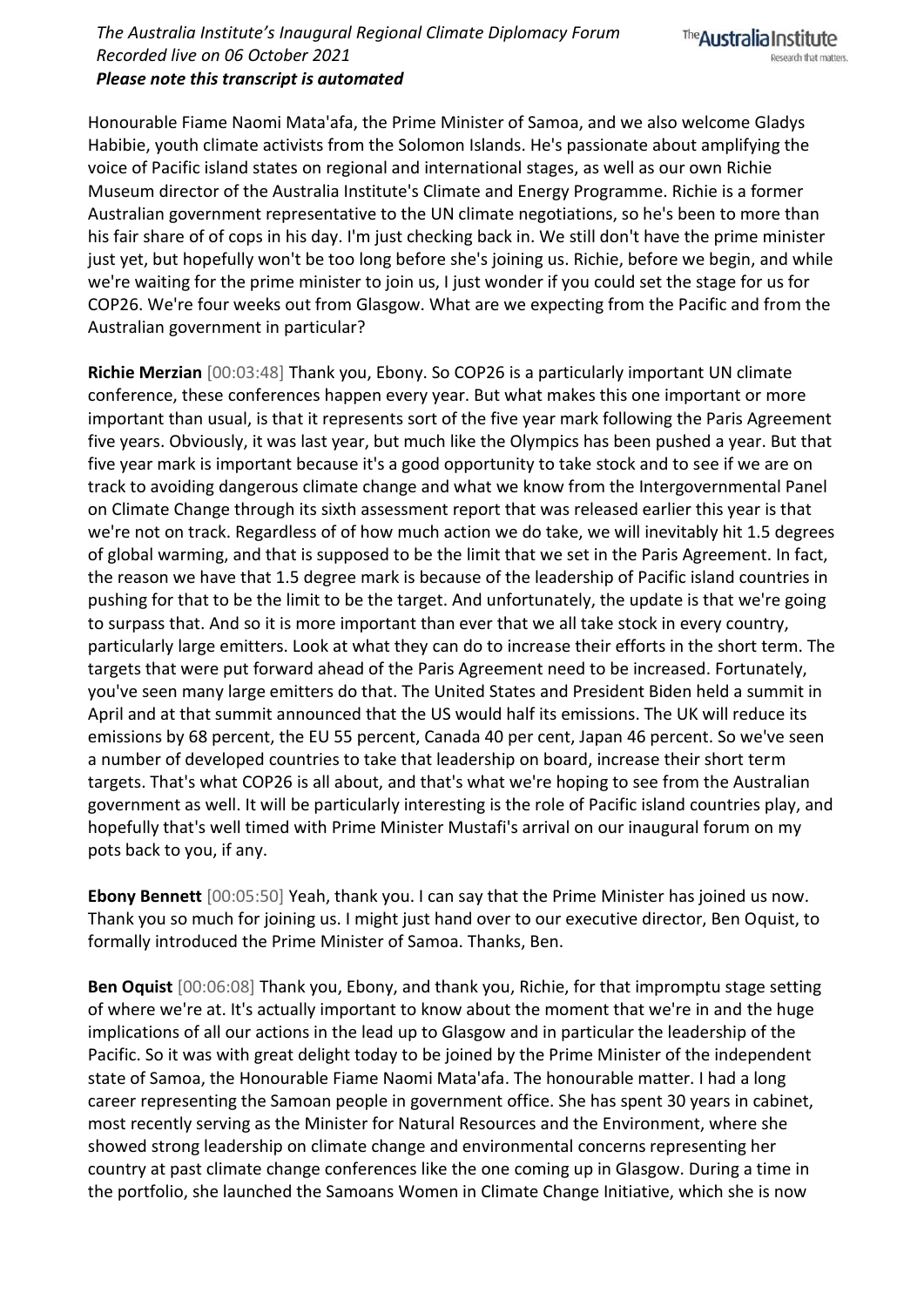*Please note this transcript is automated*

the patron, bringing together female leaders from the public, private and non-government sectors across Samoa. Now, as the newly elected first female prime minister of Samoa, her leadership is integral to the future of our region, indeed the planet. Pacific nations have long been vital in leading, ambitious action on climate change, and this year will be no different. In her recent address to the UN General Assembly, the prime minister noted the importance of the upcoming COP26 negotiations as a point of no return and called on big polluters to demonstrate more commitment and leadership. Prime Minister and I watched your speech again this morning. Your talk of climate crisis, the existential threat, the need to halve emissions this decade, the need to end coal was a clarion call for the planet. Your calm presence, your authority, your humanity, your future vision shone through, delivering the type of speech that many Australians can only dream. Our government leaders would deliver with the Pacific region on the frontline of climate impacts a strong leadership from people like yourself. Must be front and centre in driving ambition and determining the path in this the decisive decade for climate, it is with great pleasure that I welcome you to the Australia Institute's webinar and invite you to give your address. Thank you, Prime Minister.

**Hon Fiame Naomi Mata'afa** [00:08:41] Thank you, Mr Ben Oquist, director of the Australian Institute, Miss Ebony Bennett, deputy director, Australian Institute, fellow panellists, ladies and gentlemen, I think the Australia Institute for this invitation. This platform allows me to discuss an issue that was already a key priority for our region since I first became a parliamentarian in the 1980s. The forum then already expressed concerns about the climatic changes in the Pacific and recognised the serious social and economic disruptions it has for our region. Currently, the region has declared climate change as the single greatest threat to livelihoods, security and well-being of the people of the Pacific. We have redefined the concept of security through the Boyett Declaration on regional security, providing an expanded concept that better reflects our security concerns. This shows the centrality of addressing climate change and defining our regional approach and identifying our national priorities and influencing our foreign policy. In our recent regional meeting, for example, we even adopted a declaration that would help secure our maritime zones against the threat of climate change related sea level rise. This ensures the preservation of our existing rights and entitlements stemming from the maritime zones for many of our coastal dwellers king tides invading their homes. They can only watch the sea creep closer to sea level is expected to continue to rise a challenge for an island with the vast majority of people and infrastructure exposed to the sea along its coastline. Over the course of the 21st century, the global climate model predictions and climate science findings, for example, indicate air temperature and sea surface will. Increase by 20 30. More severe and frequent cyclones increase in rainfall intensity, leading to more flooding and ocean acidification will continue to impact the health of our reef ecosystems. We have all heard about the recent IPCC reports and the unliveable predictions. If we do not get our act together. It is no surprise, therefore, that climate change has continued to be a core priority and policy consideration for all our decisions across all sectors of our sustainable development. Samoa's enhanced climate change actions indicate our commitment to be part of the solution. Despite our significant greenhouse gas emissions. Some of the important national climate actions taken include, firstly, the 2020 10, the summer climate change policy. It provides a clear national mandate for the coordination of climate change policies and actions, our policy aims to strengthen our whole of government approach to empower a whole of society response to climate change. Secondly, someone has submitted its second nationally determined contributions, where we have increased ambition by including an economy wide emissions reduction target. It also highlights important adaptation measures that are critical for building resilience. The NDC implementation roadmap and NDC investment plan will include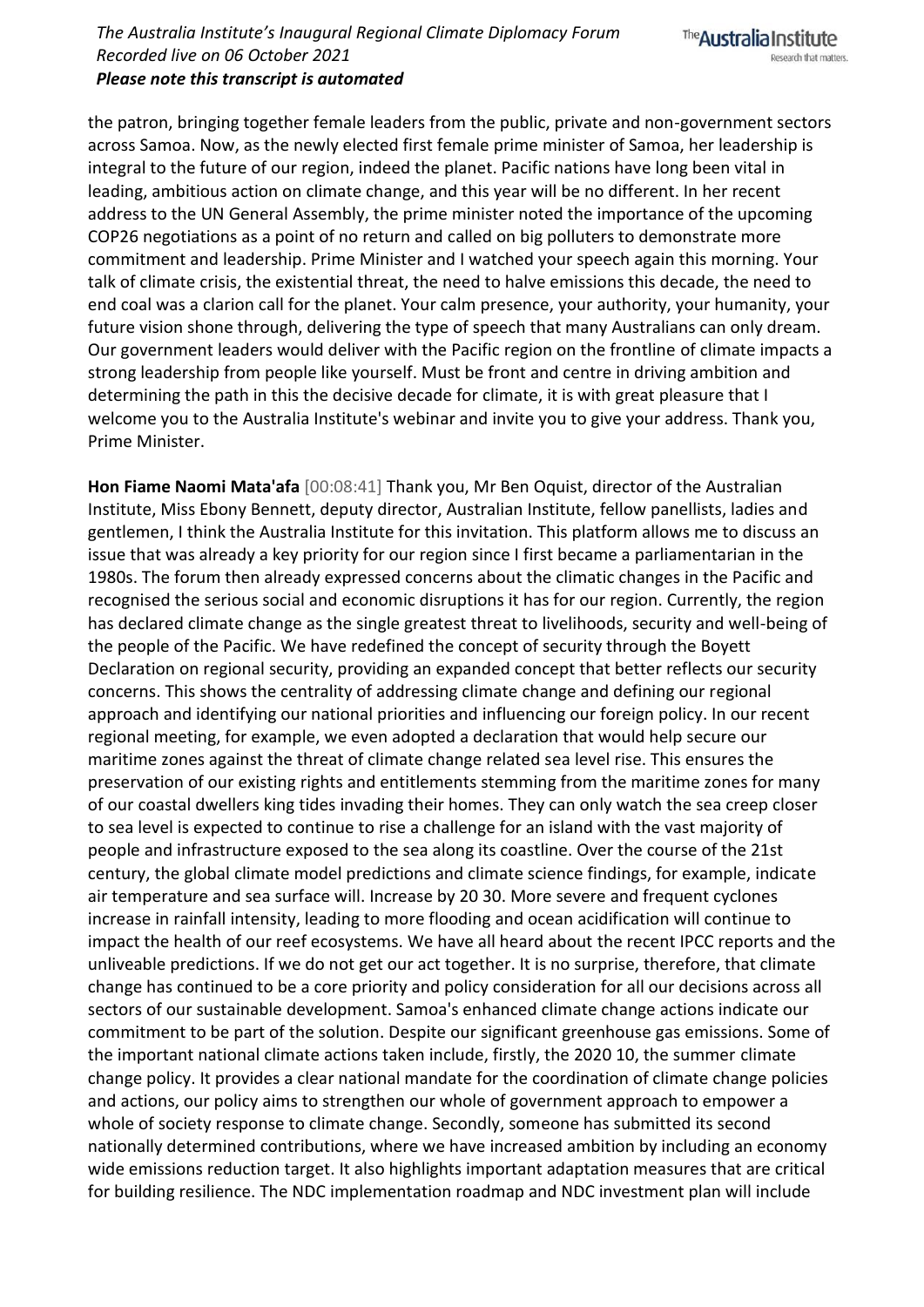## *Please note this transcript is automated*

adaptation targets and gender responsive considerations in the form of guidelines for promoting gender and social inclusion. Despite the COVID 19 situation, we spare no effort in ensuring we are on track to meet our Paris Agreement target of 100 per cent renewable by 2025. Thirdly, securing climate financing is key to our efforts to implement our empty seats and especially as our transition will be dependent on new and resilient infrastructures, technologies shifts towards green buildings, climate proofed roads and protection of local community assets. Samoa has continued to successfully secure climate finance. The challenge is to ensure that implementations are Typekit and impactful in building resilience. Climate finance allows us to develop, for example, a green climate fund, NPF funded flood management and control scheme for the Bisignani catchment area, which covers the Central Business District. Funding to support community integrated management plans with adaptation interventions for district and community levels is also important. There are also health surveillance systems developed to monitor flood related health issues. Lastly, Samoa is part of the science, not science campaign, promoting efforts to end action in line with the findings of the IPCC 1.5 Degrees Celsius special report. We believe the science is important in the long term planning. We all need to take in order to avoid the crisis situation we now find ourselves in at the national level. We are updating our GHG inventory and energy registry and finalising Samoa's third national communication and latest state of the environment reports. It isn't relevant for Samoa. We cannot discuss COVID 19 recovery days, building back better or plan for the next 10 years without addressing climate change, this time next month. The world will be gathering in Glasgow. The commitments to be made at this meeting is crucial. Glasgow, therefore, could be the point of no return. Hence, we must continue to push and demand more ambitious and urgent climate action from everyone. The leaders of the Pacific have appointed political climate champions that will lead our engagement on some of our core issues and concerns at the upcoming COP26 negotiations. These include climate ambition, environmental integrity, climate finance, loss and damage. And, of course, oceans. Well, we understand the challenges with COVID 19 that all our countries are facing. We cannot use that to delay global climate action. The situation emphasises the need to invest in COVID 19 recovery that are climate smart and in line with a low emissions development pathway. The development of COVID 19 vaccines was the fastest in history. It's rollout around the world at large scale required a massive global coordinated effort. I often ponder on how we can push for this historical United urgent global response. At the same massive scale to help us reach the 1.5 degree Celsius promise of the Paris Agreement for us as the Blue Pacific, we need to inject some of that urgency and ambitious actions like what we have achieved with COVID 19 vaccinations to deliver the needed climate action. All major emitters need to urgently commit to strong climate action, even with recent ambitious and Denniss missions. The emissions gap is worrisome and still puts us on a catastrophic pathway of about two degrees of global heating. We need to push for cutting emissions in half by 2030 to help reach carbon neutrality by mid-century. The necessary climate finance to help developing countries to meet their ambitious and ambitious cuts must be made available. Keep in the US 100 billion promise. It is important, therefore, for global mitigation efforts. We continue to call for a scaled up climate financing for adaptation and dedicated financing for loss and damage. Well, we called for COP26 to conclude negotiations on the Paris rulebook. It is important that it adopts a market mechanism which delivers meaningful global emissions reductions. We must ensure that we continue to uphold the principle of environment, environmental integrity and keep the Paris Agreement promise. This is key for the region when finalising COP26 outcomes. Lastly, but not least, the ocean absorbs nearly a quarter of annual CO2 emissions and plays a central role in regulating the Earth's climate. Therefore, ocean needs to feature more in the wake of even if triple sea. This is an important priority for the Pacific. Our Asia slogan of 1.5 to stay alive remains relevant now more than ever, all of the issues listed as priorities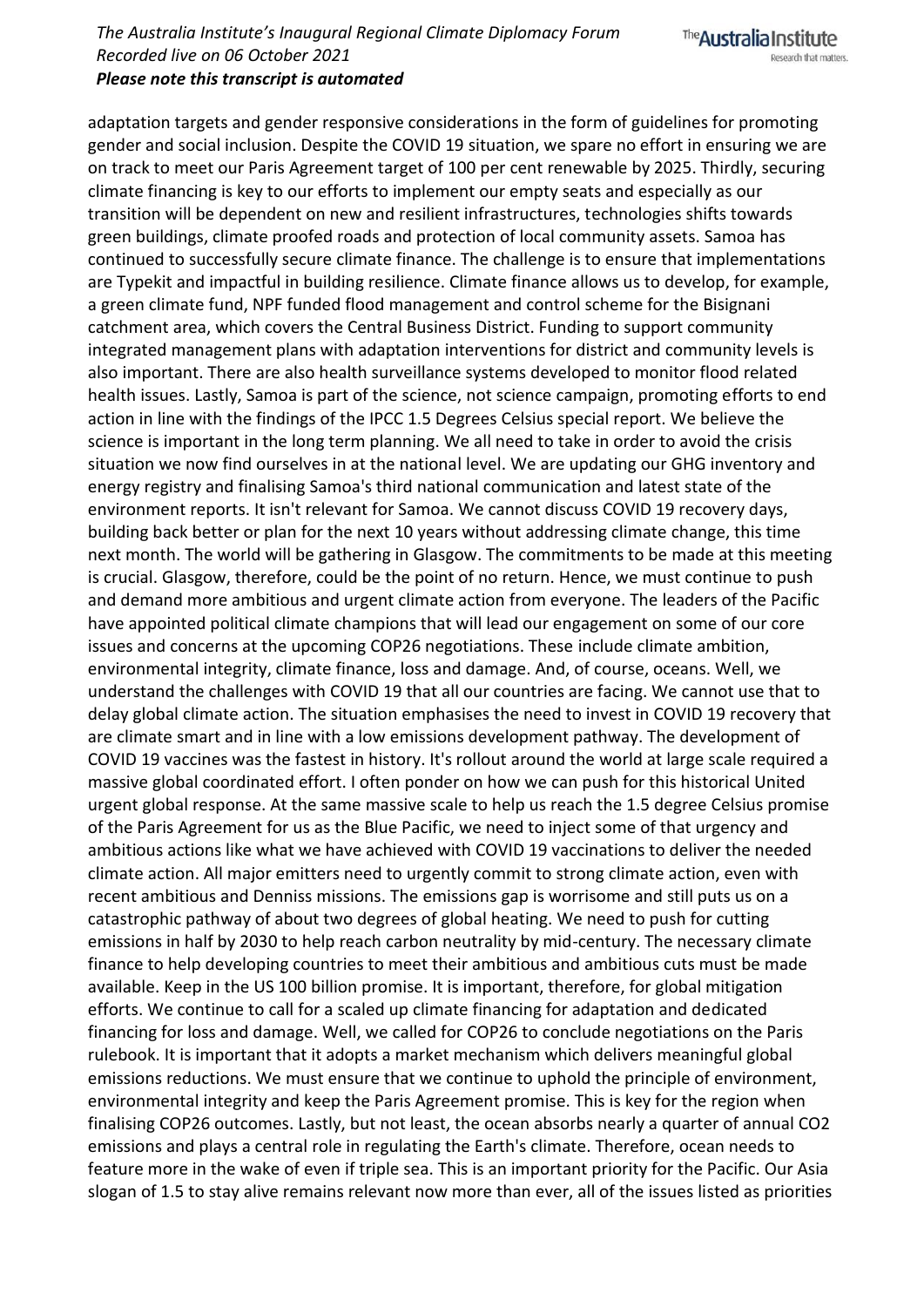for the Pacific island. Back to that, we need a 1.5 degree world. We need the commitment from everyone starting with our own blue Pacific family to our Asia Pacific famine and all our partners and friends. Climate change is at the heart of our vulnerabilities as nations and peoples. The worst part for those of us most affected is the real solution is out of our hands. Hence, we urge those who can make a difference to do so immediately. Thank you.

**Ebony Bennett** [00:20:50] Thank you so much. We really appreciate you coming along to talk to everyone here today and thank you for that wonderful address. I can say that we've got over 500 people on the line with us here, and I know people have a number of questions. I will ask you to type those into the Q&A box and we'll get to them very shortly. Prime Minister, if I may have a follow up question there. You talked a lot about the impacts that the Pacific feels from climate change, and he touched on loss and damage and financing. Obviously, Pacific communities are on the frontline of climate impacts and have the most risk at risk to lose, despite, as you pointed out, contributing almost nothing to climate change. I just wondered if you could talk about how the cop can address that disparity through things like loss and damage and climate financing, but also specifically the role that the Pacific plays in advocating for that greater ambition.

**Hon Fiame Naomi Mata'afa** [00:22:01] Well, the issue of loss and damage, I think, is an issue that is still, I suppose, at a level of discussion, whether, you know, it's a matter that our global forum wants to consider or not. I mean, that's still, I think, the stage at where that situation is at. But it's very critical for us in the Pacific that the issue of loss and damage is on the table given our specific situations, you know, with small developing states. The impact of loss, you know, on our populations happens at a level of impact that is very intense. It's immediate, you know, it's not something that is incremental. And so I think a special attention needs to be given to the issue, and we are still advocating strongly for further loss and damage dialogue. You know, because I think our situations would be such that if this, if there is no consideration for that, our progress, if there's been any progress, you know, it will just put us back further and further to meet our our development goals and ensure a quality of life for our people.

**Ebony Bennett** [00:23:53] Gladys, I might direct my next question to you. You're a youth advocate for climate action, and I know you recently met with the COP26 president, Alok Sharma, alongside other Pacific people. I was just going to ask you about why youth leadership is so important when it comes to climate. It's certainly been really important for showing some leadership here in Australia.

**Gladys Habu** [00:24:19] Thank you, Ebony. Before I answer your question, I just wanted to really acknowledge the opportunity to be part of this session. I really am humbled to listen to and speak with in person our Samoan Prime Minister. Honourable Fiame being a female leader yourself in our region and fighting front on behalf of all of us is amazing and I really appreciate you advocating with that awful speech at the start of this session. Youth leadership, in my personal opinion, is is very significant in climate action because youth are the future caretakers of this planet. Often the older generation and I feel that if we are not taken seriously and empowered with the ability to participate in critical decision making, as well as receiving the necessary leadership training in the climate space today, then it will only continue to widen the gap between the ongoing climate crisis and the act of implementing the strategies that we want to see and believe us on this crisis. With all our small island developing states fighting on the front line, young people are most vulnerable. That is a fact. And if we look at the demographics of the Pacific, youth in many developing countries make up the majority of the population. And for instance, in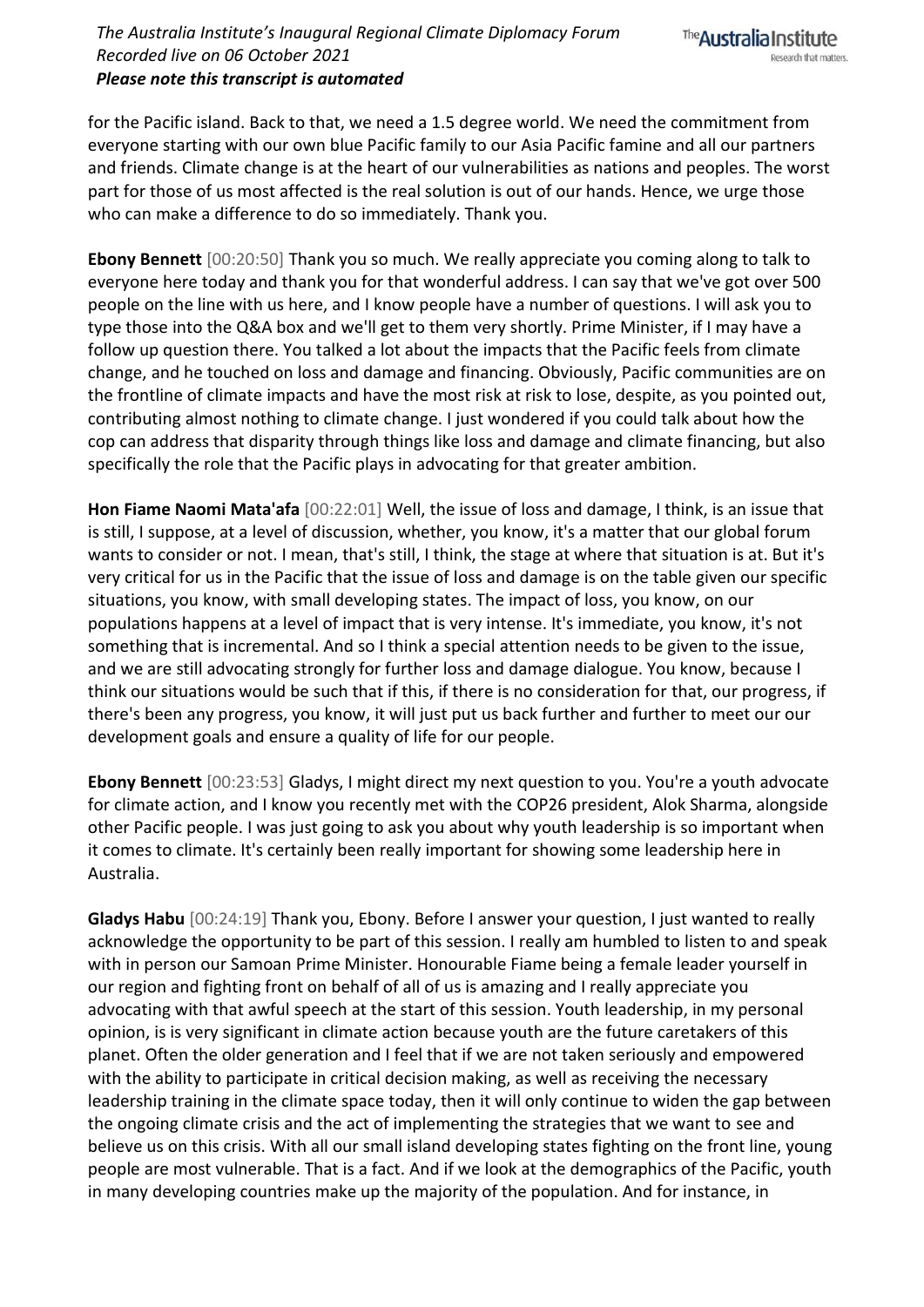Solomon Islands alone, 70 percent of our population are aged 30 years old and younger. So I see that if we are to make effective climate action, we need to utilise the youth population to give impactful results. We need to engage the majority, and we can do so by ensuring that the solutions that are proposed are realistic and relatable to the target youth audience agents in order to allow them to drive genuine and holistic climate action. Like, honestly, we do not want our participation to be merely participation. We want to be an. We don't want to be tokenised now. We we don't want any more of this invitations coming in and saying, we want to invite you because it is part of our policy to to have youth involvement. We want to be invited to the climate discussion table because we want a seat there and you want to listen to us and you want to action on point. And I think that is very important going forward in this crisis. And I really, really want that. Coming out of COP26, we get increased youth representation, especially from Pacific Island nations. Yeah, going forward.

**Ebony Bennett** [00:27:20] Thank you so much. The next question again is for you, Prime Minister. I wanted to ask about we've talked a little bit about the role of the Pacific, but it seems to have had a lot more effectiveness when working as a regional bloc to achieve progress on key issues such as the Samoa pathway that SDG 14 for sustainable oceans and things like that. How important is it for the Pacific and other small island states, I guess, to act collectively? And are you expecting that working together and using that regional cooperation is really going to help push ambition at Glasgow on any particular issue, I guess.

**Hon Fiame Naomi Mata'afa** [00:28:08] This, of course, you know, in 2017, the foreign leaders endorsed the Blue Pacific narrative as the core driver of collective action for advancing the leadership vision and a framework for Pacific regionalism. It inspires us to assert our shared ocean geography and resources for the security and good of our ocean and the prosperity of our people. Working together as a small island, developing states is vital for the security and prosperity of our countries. Our collective weight as a hostess and piece it enhances our region's voice to leverage imperative actions and solutions, as well as political pressure both regionally and internationally.

**Ebony Bennett** [00:29:10] Thank you so much. We might go to questions from the audience very shortly. But Richie, I just wondered if I could come to you quickly. You gave us that at one at the very beginning about kind of the road to Glasgow and what we can expect. I just wondered, you know, we are anticipating some new announcements from the Australian government, but are we anticipating they're going to be as ambitious as the Pacific countries would like to say?

**Richie Merzian** [00:29:40] It's a good question. No, before I just I wanted to also add just what a privilege it is to have the Honourable Fiame Naomi Mata'afa for the first regional climate diplomacy forum and also Miss Abu Gladys as well having them both on board. Such strong, powerful voices really do bring home the issue to Australia. Often, you know, especially in Canberra, we feel like we're in a bit of a bubble here. The Australian government is currently considering whether to lock in a net zero by 2050 target. But that is where the conversation is, that Glasgow is about short term action. And is the prime minister outlined that that is at an inflexion point at the point of no return. If we don't increase ambition at this particular meeting, then we are in balance. A dangerous climate change in our neighbours will be on the frontline of those impacts. The bar has been set. It's at least halving emissions this decade. That would prove a credible contribution to this meeting. But then going forward, ultimately reducing emissions by three quarters by 2030 would be what would be on par with the science. And that's what many would want to see the Australian government take forward. That would be in line with the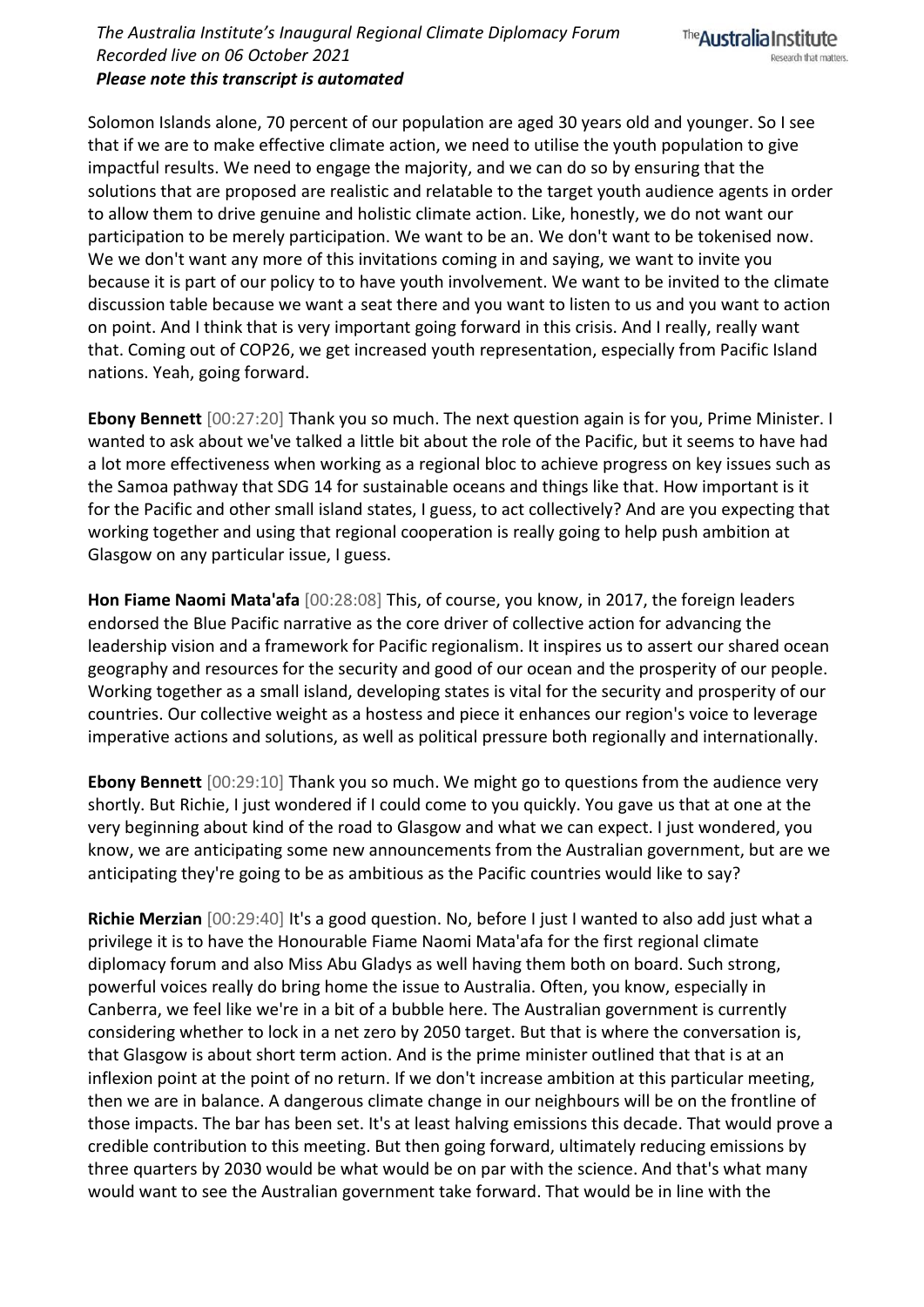expectations for actually avoiding these impacts. Tonight, hopefully, hopefully, we will see more come forward from the Austrian government between now. And COP26, but even basic questions around whether the prime minister of Australia will attend is still in the works as well. So really, we don't have a plan yet. We don't have a leadership aligned for the meeting yet. There are still many questions unanswered, and that's a particularly difficult position to be in when the science, when the solutions is so clear.

**Ebony Bennett** [00:31:35] Hmm. Thank you, Richie. We might go now to some questions that we've got here from the audience, and I know that we've got a couple of journalists on the line here as well, so I'll try and get to some of your questions. The first one is from Tom Stainer from SBS World News. His question is to you, Prime Minister, he says. In your view, does Australia need to increase its 2030 emissions reduction target? If so, by how much? And should the Australian Prime Minister Scott Morrison attend COP26?

**Hon Fiame Naomi Mata'afa** [00:32:10] Well, yes, of course. Given what my opening statement you know, we would like Australia to to do that. I'm, you know, I don't have an exact number of a level of reduction that we would ask with the Australians. I think it's a bit unfair actually for the journalist to be asking me these questions. Mr Morrison will not like me for giving these answers, but you know, this is not new to him at the Pacific, position has always been very clear as to Mr Morrison's attendance. Well, you know, that's really up to the Australian government. We ourselves are finding it very difficult to, you know, to make out to, to make our way to to Glasgow and even more challenging on the way back. So we still have to make a decision about our our attendance in the COVID environment.

**Ebony Bennett** [00:33:24] Thank you so much. The next question is for you as well. Prime Minister, it's from Joe Rogerson. She asks, Would you expand on the gender responsive considerations of your climate response, which I think he touched on in your opening remarks?

**Hon Fiame Naomi Mata'afa** [00:33:40] Yes, I think, you know, along the same spirit of Denniss response to the youth and involvement. You know, I think the point is everyone has to act. But then you know that for for gender responsiveness, it's well. First of all, you know that women are most affected. Secondly, that they are very responsive. They organise well around those responses. They're inclusive operators. So, you know, these are all the, you know, the grounds why this is so important that, you know, it was starting right from the policy level that there is recognition that there is that resource available, you know, to the effort of of meeting the climate change challenges. So I'm not just saying this because I'm a woman, but you know, these are well proven, you know, outcomes of how have they responded not only to climate change, but many other social issues that confront our communities?

**Ebony Bennett** [00:35:01] Gladys, I wonder if I might come to you for a response to that, as well as a young female climate leader yourself. How important is it to be inclusive as part of leadership roles, but also advocacy and activism?

**Gladys Habu** [00:35:19] Thank you, Evan. Yeah, honestly, including female leadership in spaces like this is very important. And I speak from the perspective of the general female population in rural places and Pacific island countries, where already we come from a lot of inequality and some so much disproportionate disproportionate factors that are affecting us as females. And not on top of that, we are also at the home level. I'm responsible for a lot of labour intensive work and and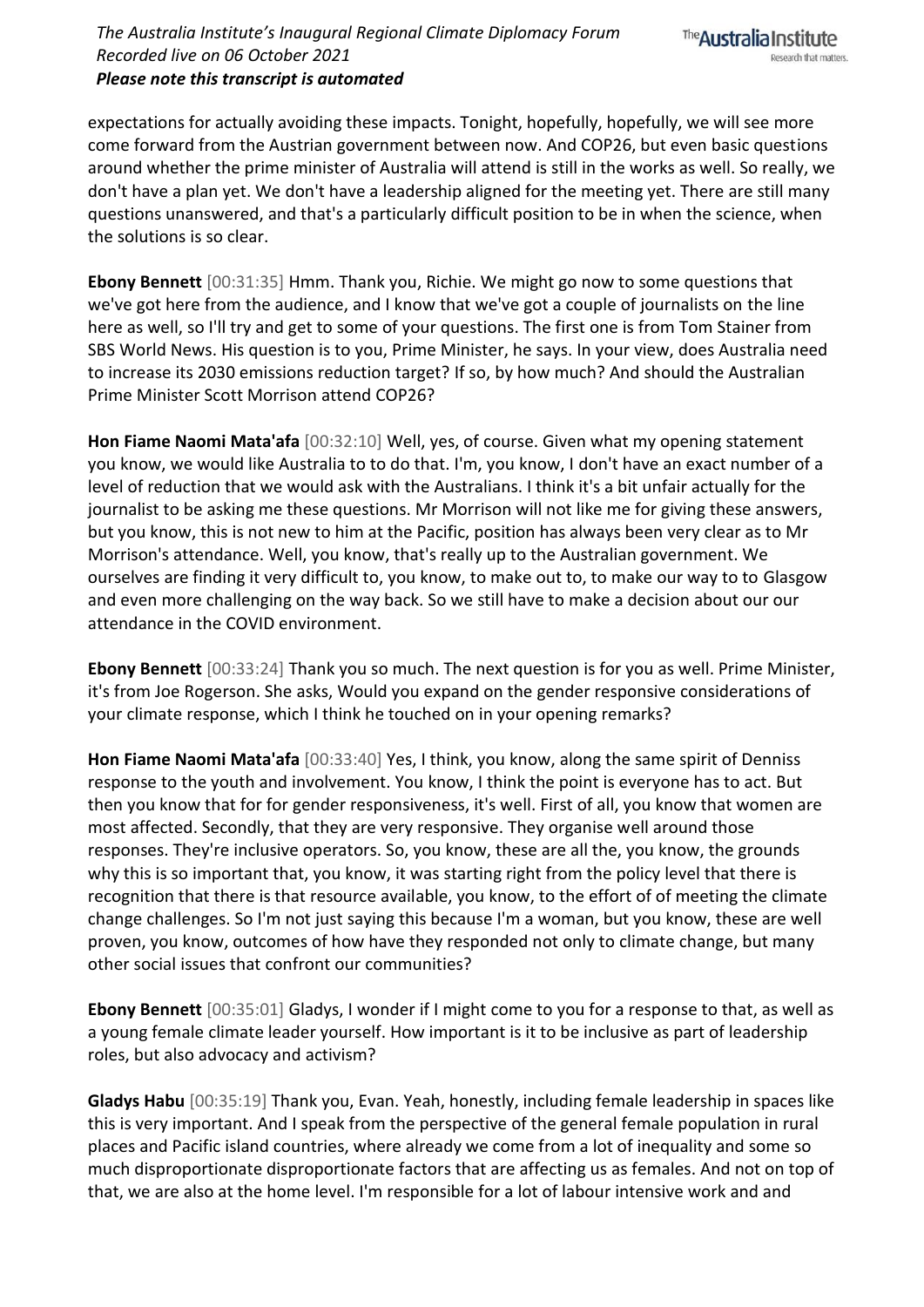## *The Australia Institute's Inaugural Regional Climate Diplomacy Forum Recorded live on 06 October 2021 Please note this transcript is automated*

these are just the simplest things that we need to do to ensure that we have the most basic things about homes nice at home, food, water. And yet we are also affected by the consequences of climate change, making us very vulnerable and more importantly, our safety. And so coming from that perspective, I feel like females have a very wholesome understanding of how people are affected by this crisis and hence would be able to draw better solutions going forward in space.

**Ebony Bennett** [00:36:46] Thank you. The next question I have here is from Tali OWWA La Taya. I hope I'm pronouncing that correctly tali her messy. Her question is also for the prime minister, she says to fat lava Fiame Tali from the ABC ABC. I hope I'm pronouncing all this correctly. I'm sorry, Tali, will you be attending COP26 in person? Prime Minister given costs and COVID impacts? She asks. What will it mean if Pacific leaders can't physically be there to Talanoa with other leaders outside of official talks?

**Hon Fiame Naomi Mata'afa** [00:37:25] Yes. I think because the hosts need to, I think, you know, have the information on who's actually attending. We will be having to make our decisions almost immediately. It's very important for the Pacific to have a presence there. But here we are. We're meeting virtually and it seems to be the way of the world at the moment. And, you know, we sincerely hope that the hosts could entertain, you know, virtual participation in the workings of the COP26 meeting.

**Ebony Bennett** [00:38:11] The next question that I've got is perhaps a follow up on that, just keeping with the impacts of COVID for a little bit. It's from Matthew Elms. He says. Thank you for your speech today. How crucial is it that Samoa and the Pacific region more broadly is able to secure vaccinations against COVID 19 as soon as possible and is enough being done to redirect resources from nations like Australia and the United States to other nations for Samoa?

**Hon Fiame Naomi Mata'afa** [00:38:39] And I think it is the same for our Pacific neighbours. We've been very fortunate through various support systems to receive a full or almost full complement of vaccinations for us here in Samoa. We, we we are very fortunate to have that after the, you know, the population that needs to to to be vaccinated. And for our younger population, 17 and under New Zealand government has come forward that they will provide Pfizer vaccinations. So we're very much on track. We're at about 97 per cent for the first shot. We're probably getting close to 60 percent on the second shot and we hope that by the end of November, when the the vaccination. The shelf-life will finish by end of November, so we've got a deadline that we need to meet. We had a two day lockdown last week where we did a whole of country mass vaccination, so that has helped make the push to reach the targets that we want to reach. But we've been very fortunate the, you know, the various partners have worked successfully to provide the vaccinations to our country and as I understand it, for the Pacific in general.

**Ebony Bennett** [00:40:27] The next question is from Joe Magliano, Colo. Who's the climate adviser to the Vatican? He says to prime minister the Paris Agreement mandates emissions reduction from the consumption side, but isn't as strong on the supply side. On that note, he says the Dalai Lama, the pope and a number of Nobel laureates have called for a fossil fuel non-proliferation treaty to halt the proliferation of fossil fuels at the production stage. Do you think Samoa and other Pacific small island nations would support that initiative and how important, adding they on this isn't his question. I was just going to say Australia is obviously a large fossil fuel exporter. So how important are initiatives like that to be limiting or restricting coal in future?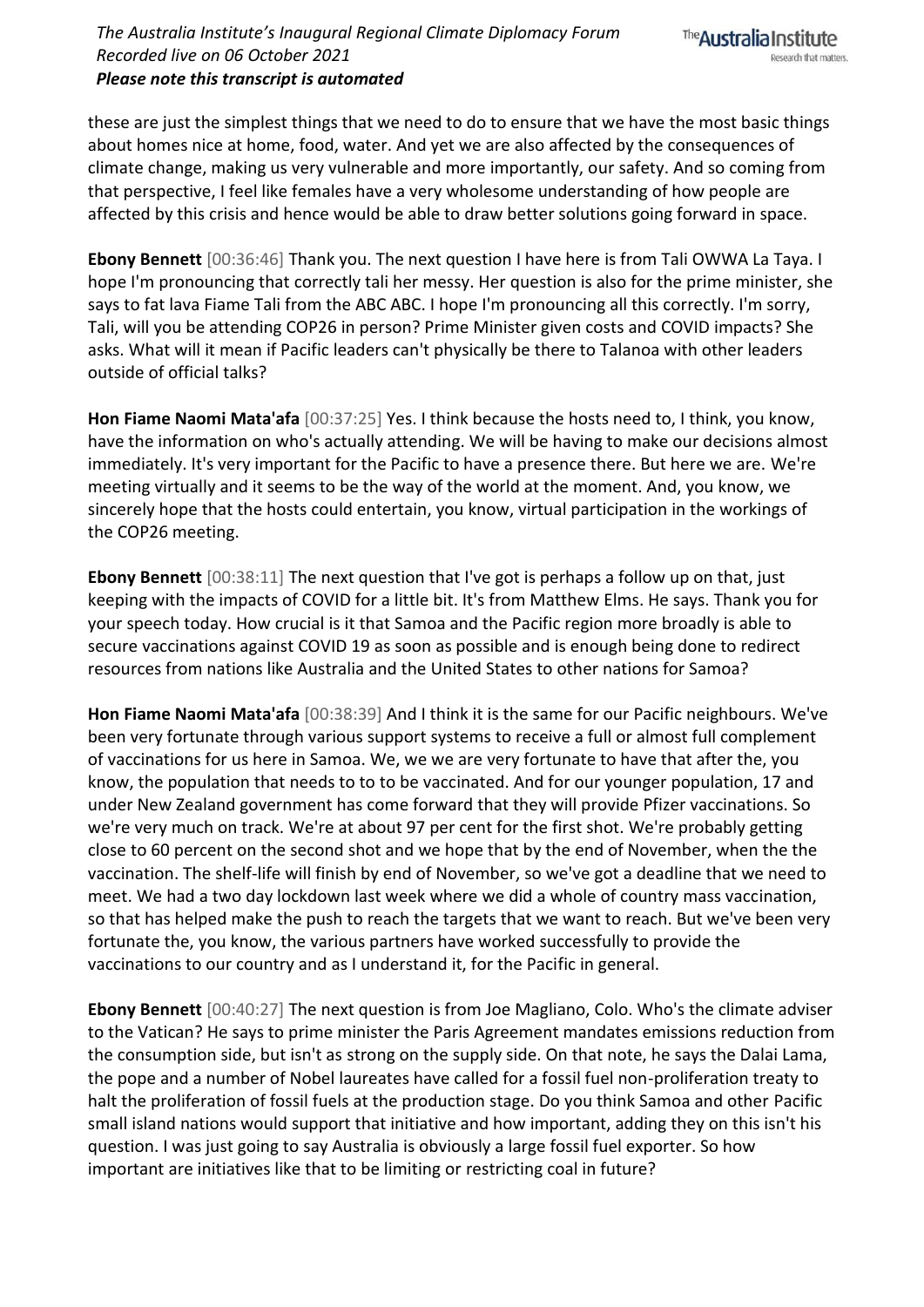**Hon Fiame Naomi Mata'afa** [00:41:18] I think it's an excellent initiative, and given the positions that we've taken over the time, it will not present us with any issues to support such an initiative.

**Ebony Bennett** [00:41:31] Gladys, I wonder if I might get you to respond to that as well. Obviously, a lot of climate action and the Paris Agreement is focussed around the demand side, but fossil fuel exports and the consumption of fossil fuels globally is still a huge issue. How important are initiatives like the Fossil Fuel Non-Proliferation Treaty?

**Gladys Habu** [00:41:57] Thanks, Stephanie. Yeah, I think that is a it's a very important step towards going, I mean, maintaining that 1.5 degrees Celsius that we really hope to have, although when I when I look at the way in which Australia is is leading Oceania in terms of transitioning from this fossil fuel phase, I do believe that there is more that still can be done. It really saddens me that Australian politics is is lagging the change that we hope to see in the region. And I do have to say, though, that there is good and I believe change is coming. And I know the general population now are seeing like the consequences of climate change in the backyard, which will be the wind of change that we hope to see. And a lot of young people are in this. And so, yeah, what I really wanted to say here is that we cannot ignore the reality because the cost of ignoring it would far outweigh the benefit of transitioning into a greener economy.

**Ebony Bennett** [00:43:14] Richie, I might just come to you quickly on that as well. I know the institute has done a bunch of work, but how important is it going to be to address Australia's fossil fuel exports?

**Richie Merzian** [00:43:25] Quite important, because if you look at the impact that Australia is having, the prime minister noted that Samoa has an insignificant impact in terms of contributing to climate change. Australia is on the other end of the spectrum. Australia is in the top 10 per cent of emitters just for its emissions onshore. Where it plays an even bigger role is in what it exports to the world. Australia is arguably the largest coal exporter, the largest liquefied natural gas exporter. When you put that together and compared with other countries, Australia the third largest exporter of fossil fuels in the world after Russia and Saudi Arabia. And if you look at the emissions involved in all those fossil fuels it exports, it's more than twice what it emits onshore. And so Australia's contribution is oversized in that way. Unfortunately, the Paris Agreement doesn't even mention fossil fuels, and that's by design because the supply side, those who are dealing in the problem don't necessarily want it to address that. But if we're going to solve climate change, we have too much like we do in tobacco or alcohol or drugs or weapons. You have to deal with supply as much as demand. And so the best thing that we could be doing is putting a halt to new fossil fuel projects. And that's in fact what the International Energy Agency recommends is its pathway to keep to 1.5 degrees.

**Ebony Bennett** [00:44:42] Thanks, Richie. Back to you, Prime Minister. I wanted to ask about the GCF being a valuable source of climate finance for Samoa and the region. Would you like to see that be supported by all countries? Sorry. That's the Green Climate Fund. Shouldn't speaking the acronyms that.

**Hon Fiame Naomi Mata'afa** [00:45:08] Yes, of course, and you know, we've been the recipient of such funding. And so, you know, it's one of our financing is one of the building blocks, you know, for this negotiations that we're having through the the UN. So. You know, I. I think the question is, should you other countries be participating? Well, of course, and we're not meeting, you know,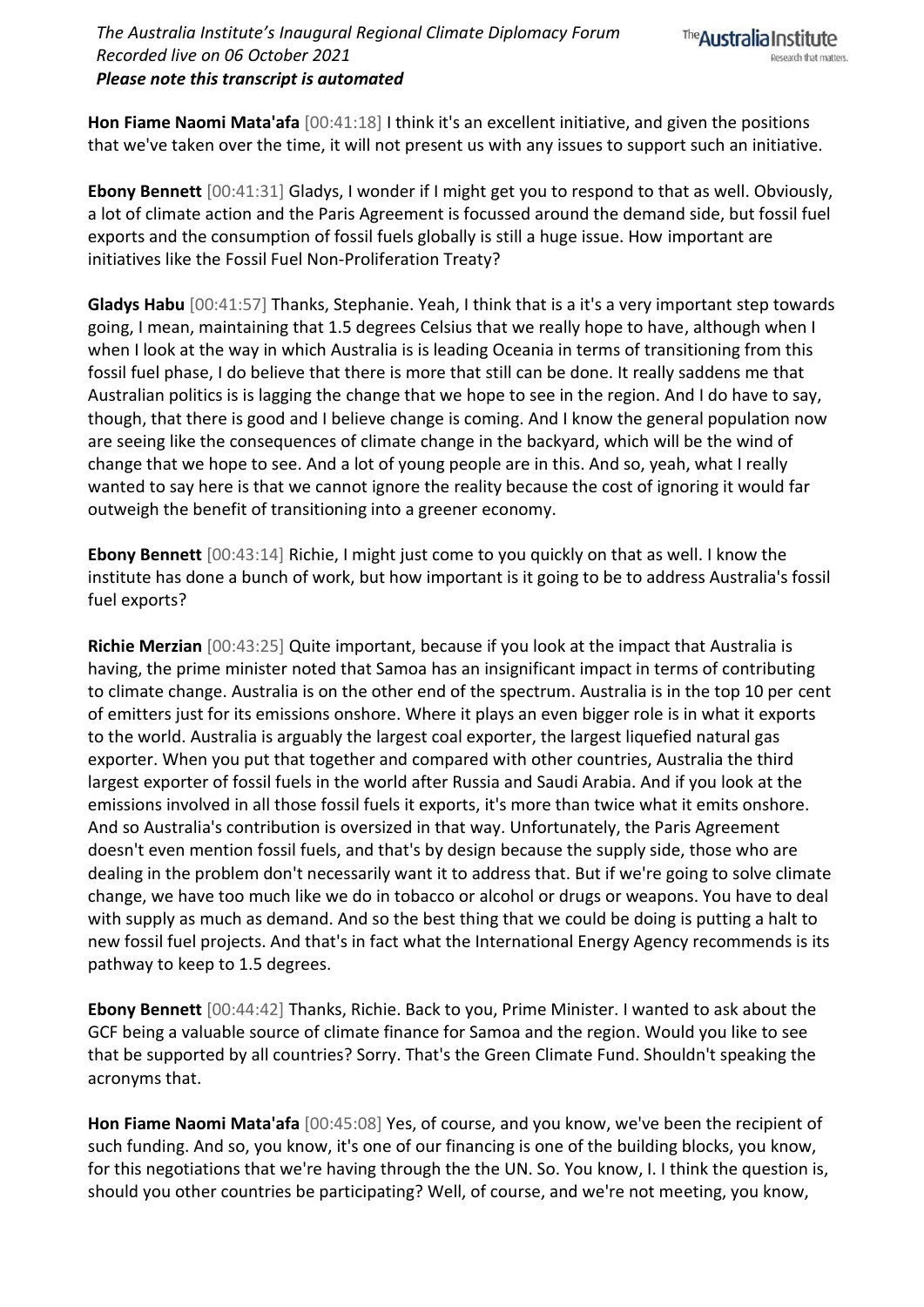the financial targets that have been set, you know, and and I'm sure that that is one of the burning questions. How do we meet that gap? What needs to be done to to to meet that, Guy

**Ebony Bennett** [00:46:06] Ritchie, I might ask you to respond to that as well. I know you're a veteran of many cops. How important is the Green Climate Fund?

**Richie Merzian** [00:46:14] The Green Climate Fund is the main multilateral source of financing for climate action, and I had the the good fortune of travelling to Samoa when Australia co-hosted a Green Climate Fund Board meeting in Apia, I think, in in late 2016. It was the first time that the Green Climate Fund Board, which is the 40 countries from the developing country side and half from developed countries, actually went to the Pacific and saw first hand climate impacts and agreed to scale up climate finance as well. Since then, unfortunately, Australia has pulled out of the Green Climate Fund, and it would be great to see Australia rejoin, recommit and replenish back into this fund. That has had a major role in financing climate action in the Pacific and more globally. Because climate finance is the glue, it holds together ambition, particularly in countries that aren't necessarily responsible for climate action, they have to deal with those impacts. And so it's the goodwill that developed countries provide and help mobilise that seals the deal and helps prepare countries for those unavoidable impacts. And it would be great to see Australia rejoin the Green Climate Fund, given it has played a key role in the past and is the prime minister said. Of course, all countries should be involved in the solution.

**Ebony Bennett** [00:47:33] Thanks, Richie. Prime Minister, the next question is for you. It's from Dan Jarvis body. He says. What impact, if any, would the Australian government's failure to commit to more ambitious emissions reduction targets have on its relationship with Samoa?

**Hon Fiame Naomi Mata'afa** [00:47:52] Well, in any relationship, there are things that you agree on and things you don't agree on. So you know, you carry on with what you agree on and you continue to dialogue and negotiate on, you know, on issues that still need needs work. I think, you know, if with this discussion about security, for instance. So, you know, the environmental security for us is is priority. So, you know, we've had discussions on, you know, what are the definitions of security, including environmental security and so forth. And you know, there's even now moves internationally with international ports on what would be considered, you know, crimes against the environment. So, you know, all of that kind of discussion is taking place because, you know of the impact that climate change is having on all our lives. So I mean, we will continue to try to have the conversation with Australia. You know, I don't think we will get to the point where we say, OK, we're going to cut off diplomatic ties or so forth. You know, that's not how it works, you know, in any kind of relationship or community, you know, with a small community, large community, a global community, you know, you hope and this is one way for us to we always want to be at the table and continue to be talking.

**Ebony Bennett** [00:49:35] Gladys, the next question is from you. It's from Anastasia Latham. They say to loafer Fiamma and Gladys in talking about youth leadership in climate change, is there a good representation of youth at the cops and is there any changes you would like to see in COP 26 to improve youth presentation representation given its importance? Thanks, Gladys.

**Gladys Habu** [00:50:04] Thanks, Ernie. To be honest, I think over years, youth representation has improved so slowly, although I do believe that we are more Pacific small island developing states are still being represented at a lot of these global events, including cops. And so going into Cop 26,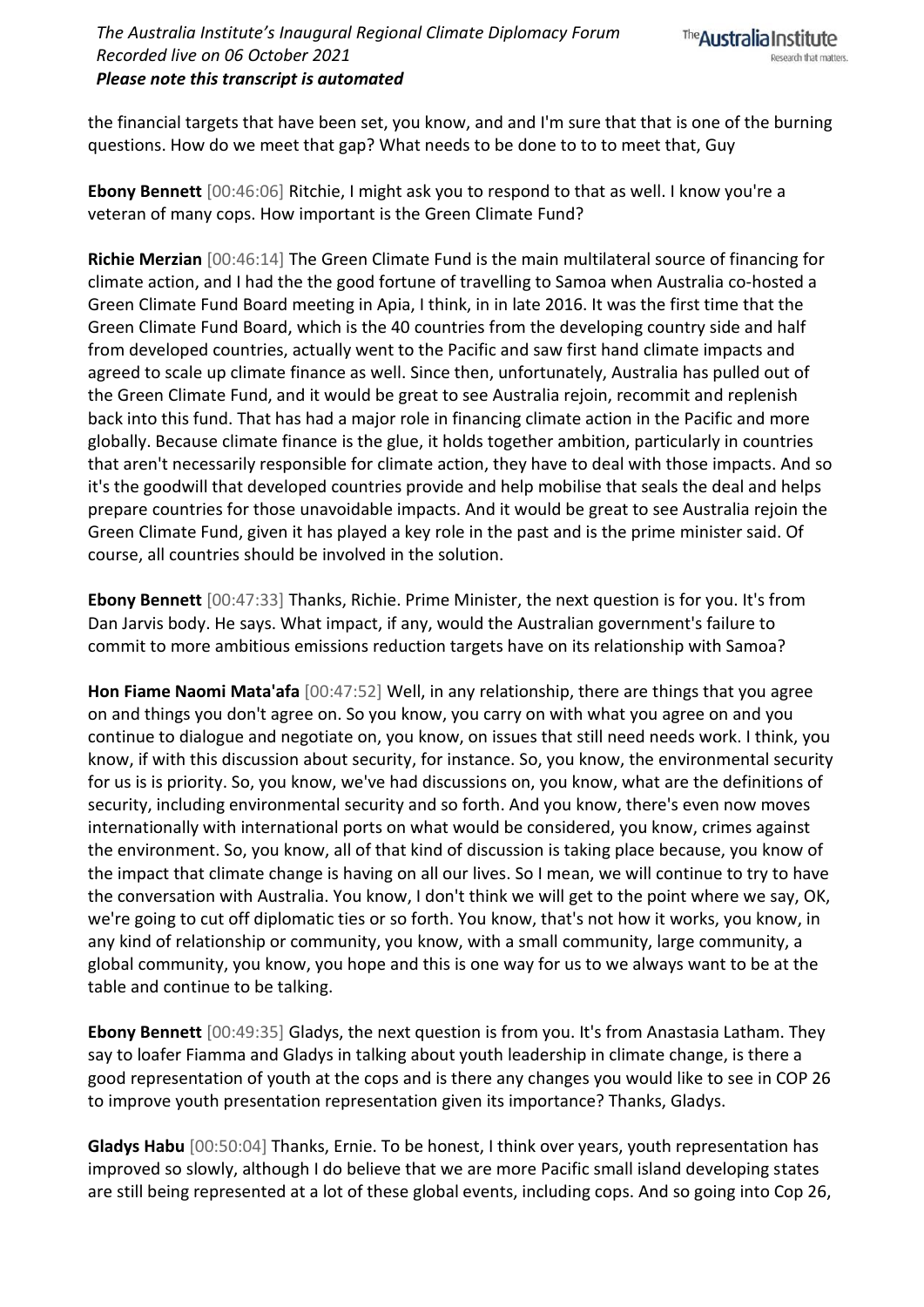## *The Australia Institute's Inaugural Regional Climate Diplomacy Forum Recorded live on 06 October 2021 Please note this transcript is automated*



I'm really hoping that this is one of the priorities to increase U.S. Pacific representation in these discussions. Although I understand it, it will be be very difficult considering the pandemic and travel restrictions and all that. So I learnt to watch the honourable prime minister said before. Hopefully we could maximise this by having the opportunity to join in virtually because I believe youth voice is very much needed.

**Ebony Bennett** [00:51:04] The next question is from Penny Ante Pottru, who asks, what can Australia do to lead the way to advocate and pursue the Glasgow cop twenty six target of 1.5 degrees? Prime Minister, I address that one to you.

**Hon Fiame Naomi Mata'afa** [00:51:23] Well, I'm not Australian, I know what I would do if I was going to Glasgow, but I think it's a bit unfair to ask me what Australia would do. But I mean, we all know Australia's situation or their position with regards to trying to change. I don't know, I mean, I think Ritchie's suggestion, you know, is perhaps they could come back to the financing table. That would be a good start. You know, take away one hand put in with the other hand, you know, that's the way. Things work, thank you.

**Ebony Bennett** [00:52:08] Richie, I might just get you to respond to that if you could talk to the prime minister today and give him some advice, what would your advice be?

**Richie Merzian** [00:52:16] Sure, I'll take that one, as is the token Australian, though I think and the prime minister is right, rejoining the Green Climate Fund would be the first step, and that would include a new commitment of climate finance. Australia put in 200 million into the first commitment period. Doubling that contribution and putting into the Green Climate Fund 400 million would be a good faith start. Secondly, increasing its nationally determined contribution is currently 26 percent. It should be at least 50, but really higher is better than third, hitting pause on any new fossil fuel projects. There are 20 new coal projects in New South Wales alone, let alone all the gas that that the gas fired recovery that the Australian government currently is interested in pursuing would unleash. So hitting hold on fossil fuel projects would also be another good step so that there's no shortage of steps and no shortage of opportunity for the Australian government to re-engage in the international community and show that it does take climate change as seriously as its Pacific neighbours. We've constantly said this is the number one security threat, and in fact, Australia, as part of the Pacific family, is a member of the Pacific Island Forum also shared those sentiments in saying it is the greatest threat to the Pacific and that's what it should actually follow up on doing.

**Ebony Bennett** [00:53:36] Prime minister and hopefully a straightforward question, which is when is Samoa planning to open its international borders? We've got a lot of people here on the chat today and from the Diaspora and tourists who are keen to visit. How soon can we all get to Samoa?

**Hon Fiame Naomi Mata'afa** [00:53:53] Well, we're all keen for all of us to visit each other. I'm sorry that I cannot give you a set date. You know, we we seem to be living in a world of uncertainty. We've just signed a one way quarantine free arrangement with New Zealand, starting with a class of people at the. The clothing, the workers, the RNC workers, but through those negotiations, we've also put in our students some of our medical cases, someone with New Zealand passports. So, you know, this could be a similar arrangement with Australia. I mean, already we have our seasonal workers coming over to Australia. So it's very much sort of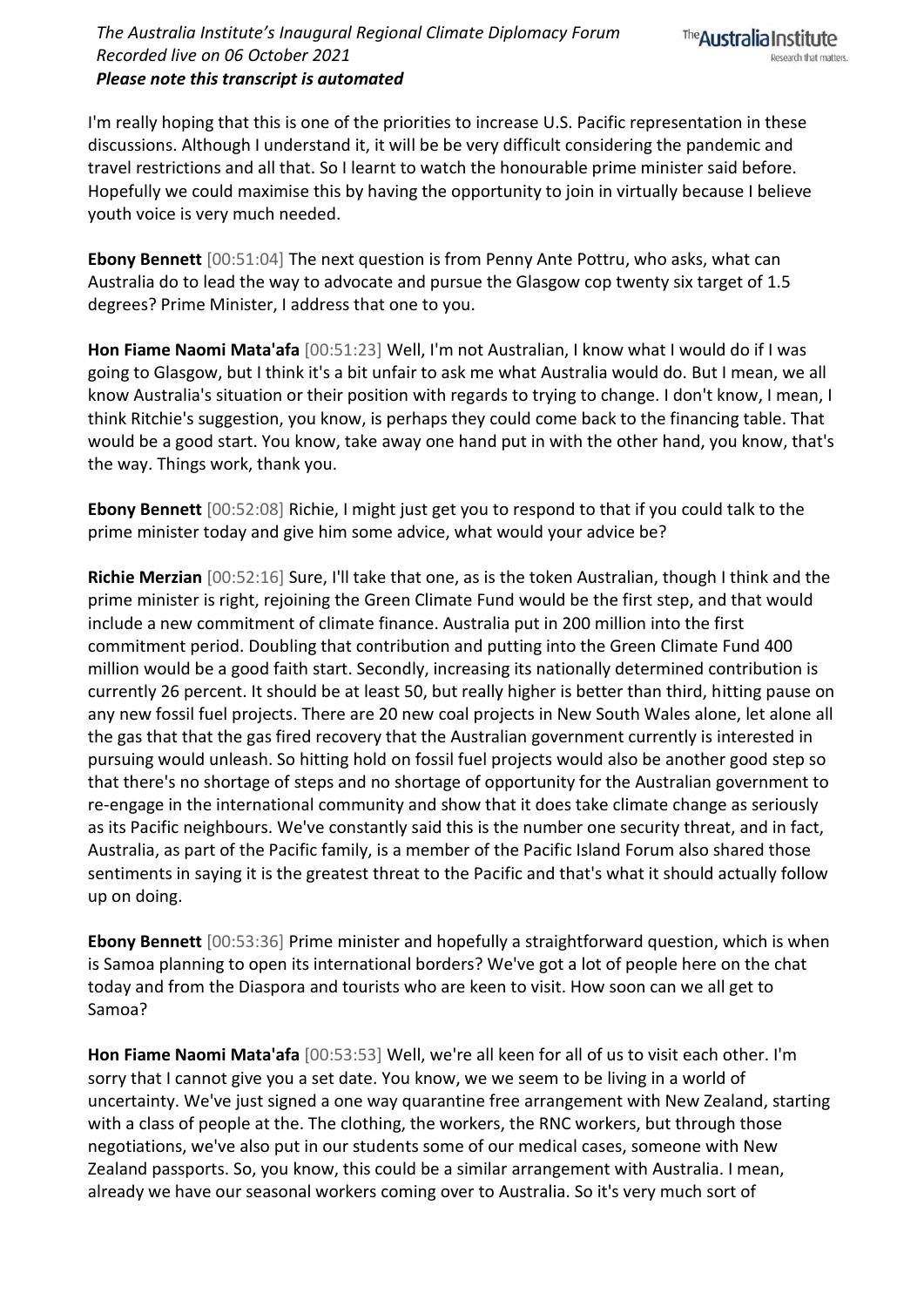prioritising that sort of economic elements. But the social ones, you know, people, returning families or uniting families or just having a holiday. I think those kind of things are going to still take a while before that happens.

**Ebony Bennett** [00:55:18] Thank you, Ben. I wonder if I might come to you for some final. Thank you.

**Ben Oquist** [00:55:27] Thank you, Ebony, and thank you, Prime Minister, before I thank Prime Minister formally, thank you, Ebony for hosting us today and all your good humour and professionalism in Christ and in hosting these events, which I think are really playing an important part in our democracy, actually. Some big debates going on with touched on some of them today and allowing the Australian public to participate in them directly, I think has been one of the there any upsides to the pandemic? There aren't many. That's one of them. Hosting the Asian, running these forums with, as I said, with such professionalism, grace and good humour has been has been one of the only upsides. So I thank you very. In March, on behalf of Australia's democracy opening and and Richie for putting us together here today, your leadership of the Australia Institute running its Climate Energy Programme, your force of nature and working on so many fronts and driving that is leading to better outcomes for Australia. And I think, in fact, the world so. Thank you very much, not just for this, but everything you're doing and the leadership is showing. Gladys, great to meet you too. Good luck getting to Glasgow if you can look forward to working with you some more in the future to thank you for everything you're doing and the climate. Need strong advocates like the prime minister, but they all need the next generation and it's great to hear from you today and your insights and look forward to working with you some more. But finally, Prime Minister, thank you so much for your leadership through the pandemic and through the recent democratic challenges to Samoa's head. It feels like to me that I was coming through that stronger, that your democratic institutions have been tested, but your leadership has seen the country through that. And now the big challenges that the world faces is not just COVID and you're having to handle all that Samoa, but the future challenges and the reality of the climate crisis is upon us and that your vision. And leadership shone through today, as it did in the U.N. the other day, and I am just not that you need it for me, but the planet so needs women like you to speak up strongly and with the authority and with courage like you're doing so all strength. And thank you for what you're doing for your country. But. Thank you for what you're trying to do for the planet. Australians need you and voices like you and action from leaders like you. Good luck with everything you're doing and thank you so much for taking the time to share that knowledge and insights and vision directly with us and through us, the Australian public. Today, we really appreciate it.

**Ebony Bennett** [00:58:32] Thank you, Ben. And just to wrap it up, that is all we have time for. So thanks very much to everyone who has tuned in today. And thanks to our guests, the Honourable Phoebe Mata'afa, Prime Minister of Samoa. Gladys Habu, Richie McKeon and Ben Oquist. We really appreciate all of your time today and I know the audience has got a lot out of it. Thank you so much. Please join us over the next few weeks for some more exciting webinars. We've got another big climate week. Next week, we'll have our regular pole position webinar on Tuesday, but on Wednesday. Please register today if you can. We're releasing climate of the nation. It's the Australia Institute's report. It's the longest running continuous survey of attitudes towards climate change in Australia that'll be launched by the Shadow Minister, Chris Bowen. That's next Wednesday, October 13 at 11am, and check out our podcast, follow the money and subscribe